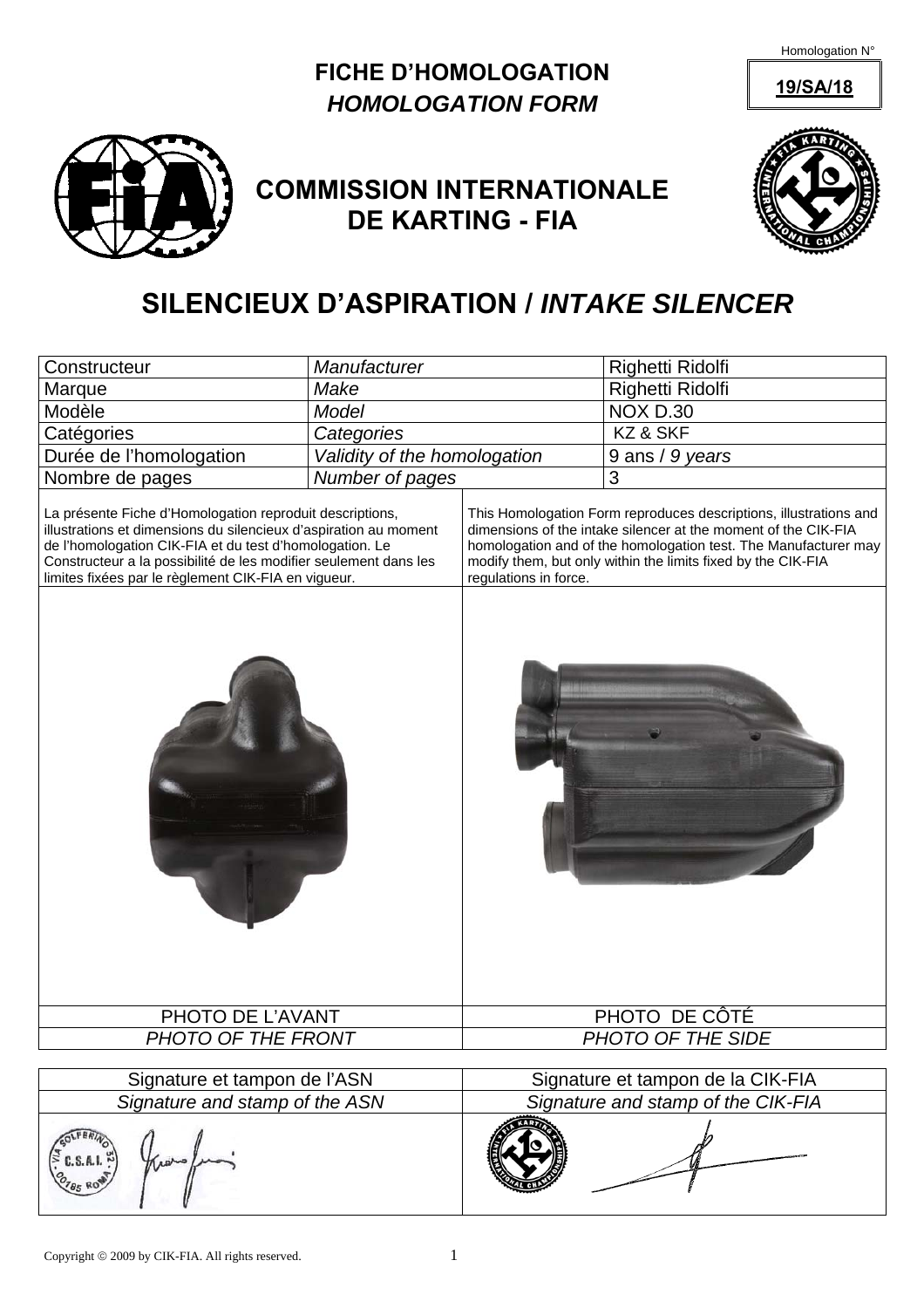**19/SA/18**

| A                                       | <b>DESCRIPTIONS TECHNIQUES</b> |                                  | A | <b>TECHNICAL DESCRIPTIONS</b>                          |
|-----------------------------------------|--------------------------------|----------------------------------|---|--------------------------------------------------------|
|                                         | Volume en cm <sup>3</sup>      | Volume in cc                     |   | $3922$ cm <sup>3</sup> +/-2%                           |
| Matériau                                |                                | <b>Material</b>                  |   | <b>POLIPROPILENE</b>                                   |
| Nombre d'ouvertures d'admission d'air   |                                | Number of air intake openings    |   |                                                        |
| Longueur des conduits d'admission       |                                | Length of the inlet ducts        |   | 100mm +/-2% (≥98mm)                                    |
| Diamètre des conduits d'admission       |                                | Diameter of the inlet ducts      |   | 30mm max.                                              |
| Surface de l'élément filtrant intérieur |                                | Surface of the internal filter   |   | 255cm <sup>2</sup> +/-2% ( $\geq$ 200cm <sup>2</sup> ) |
| Epaisseur de l'élément filtrant         |                                | Thickness of the internal filter |   | 22mm-10%                                               |

| <b>A1</b> | Dessin technique<br>[dimensions d'encombrement – diamètre du<br>(des) tube(s) d'admission – diamètre de la<br>fixation au carburateur] | A1 | <b>Technical drawing</b><br>[main external dimensions - diameter of the<br>$\ddot{i}$ nlet tube(s) - diameter of the fixation to the<br>carburettor] |
|-----------|----------------------------------------------------------------------------------------------------------------------------------------|----|------------------------------------------------------------------------------------------------------------------------------------------------------|
|           | $\oslash$ 30<br>$\varnothing$ 30<br>$\emptyset$ 62<br>150                                                                              |    | 290<br>$\bigcirc$<br>U<br>209                                                                                                                        |
|           |                                                                                                                                        |    |                                                                                                                                                      |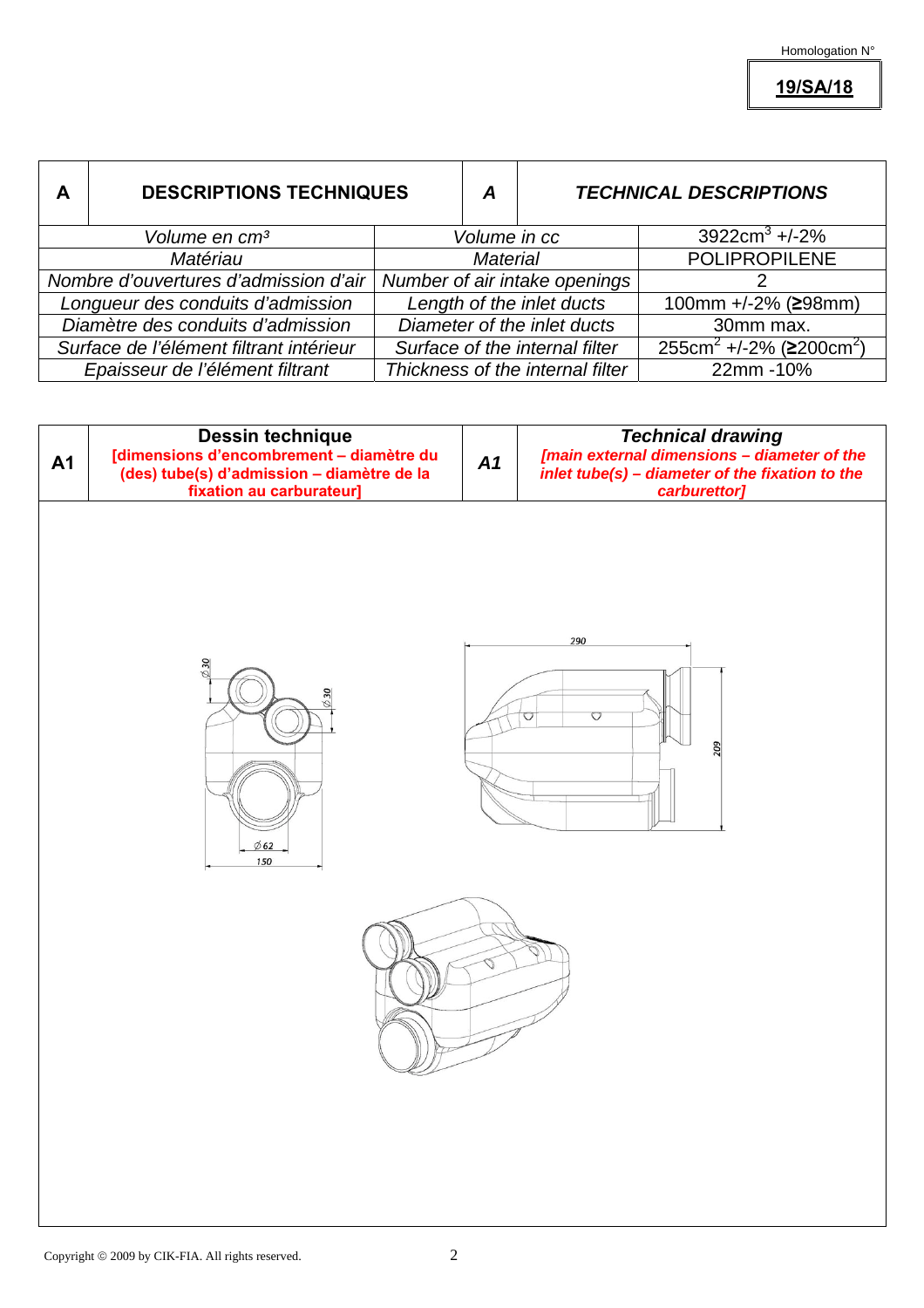**19/SA/18**



*The exploded technical drawing must show the following: parts of the silencer, noise-absorbing parts, filtering parts, suction tubes and carburettor clamping sleeve.*

| $N^{\circ}$                            | <b>DÉSIGNATION</b>        | <b>DESIGNATION</b>      | Référence catalogue<br>Catalogue reference<br>number |  |  |
|----------------------------------------|---------------------------|-------------------------|------------------------------------------------------|--|--|
| 01                                     | Tubes d'Aspiration D.30mm | Suction Tubes D.30mm    | KE066                                                |  |  |
| 02                                     | O-Ring                    | O-Ring                  | <b>KE067</b>                                         |  |  |
| 03                                     | Corps filtre supérieur    | Upper body filter       | ZZKE006                                              |  |  |
| 04                                     | Filtre                    | Filter                  | <b>KE068</b>                                         |  |  |
| 05                                     | Vis M5x50mm               | Screw M5x50mm           | KVP05050S                                            |  |  |
| 06                                     | Corps filtre côté moteur  | Engine side body filter | ZZKE007                                              |  |  |
| 07                                     | Raccord en caoutchouc     | <b>Rubber Connector</b> | K070                                                 |  |  |
|                                        |                           |                         |                                                      |  |  |
|                                        |                           |                         |                                                      |  |  |
| L'élément N.03 peut être tourné à 180° |                           |                         |                                                      |  |  |
| The element n.3 can be rotated 180°    |                           |                         |                                                      |  |  |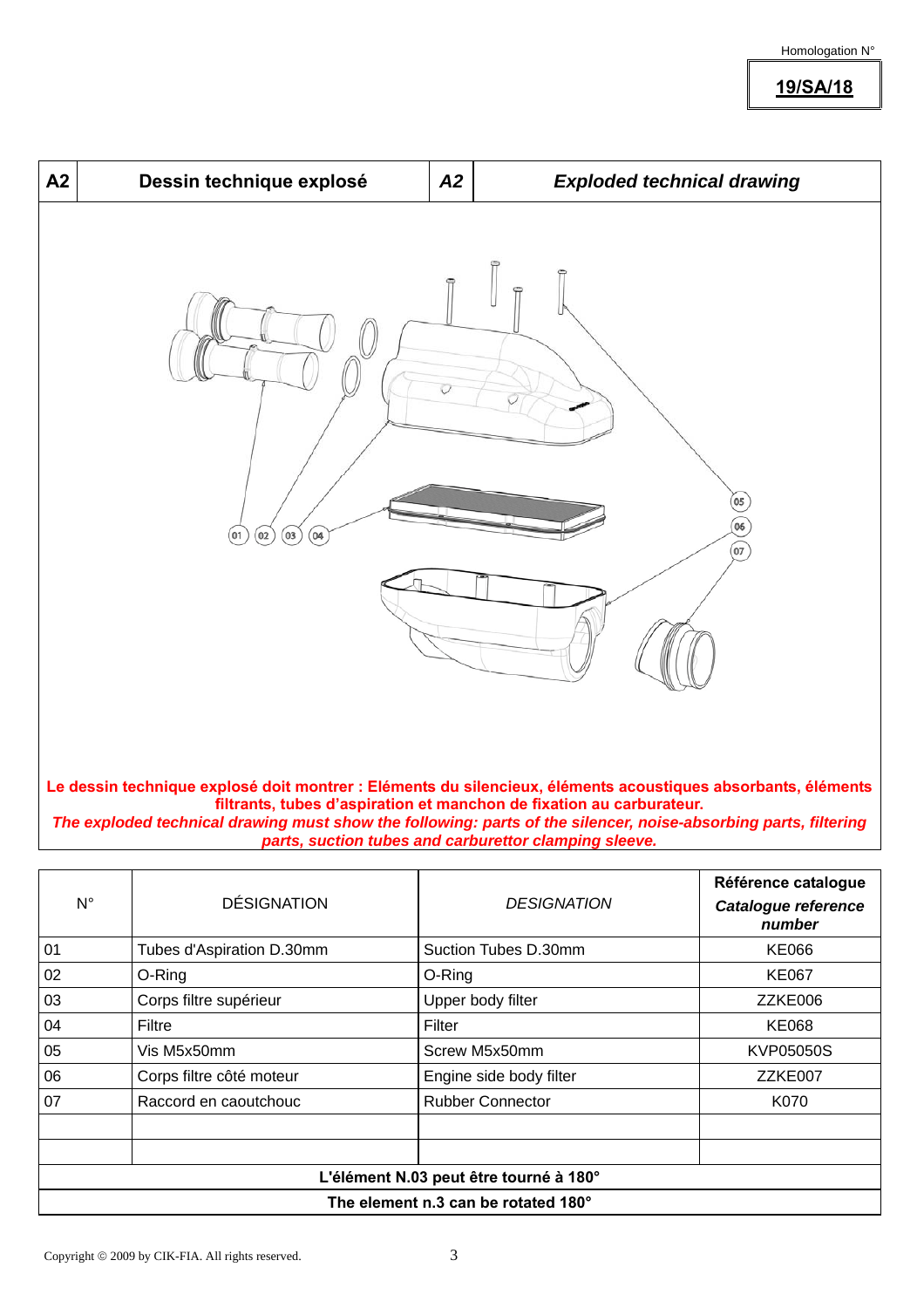Homologation N°

### **COMPLÉMENT À LA FICHE D'HOMOLOGATION** *SUPPLEMENT TO THE HOMOLOGATION FORM*





## **COMMISSION INTERNATIONALE DE KARTING – FIA**



# **SILENCIEUX D'ASPIRATION /** *INTAKE SILENCER*

| Constructeur    | Manufacturer    | Righetti Ridolfi S.p.A. |
|-----------------|-----------------|-------------------------|
| Marque          | Make            | Righetti Ridolfi        |
| Modèle          | Model           | <b>NOX D.30</b>         |
| Catégories      | Categories      |                         |
| Nombre de pages | Number of pages |                         |